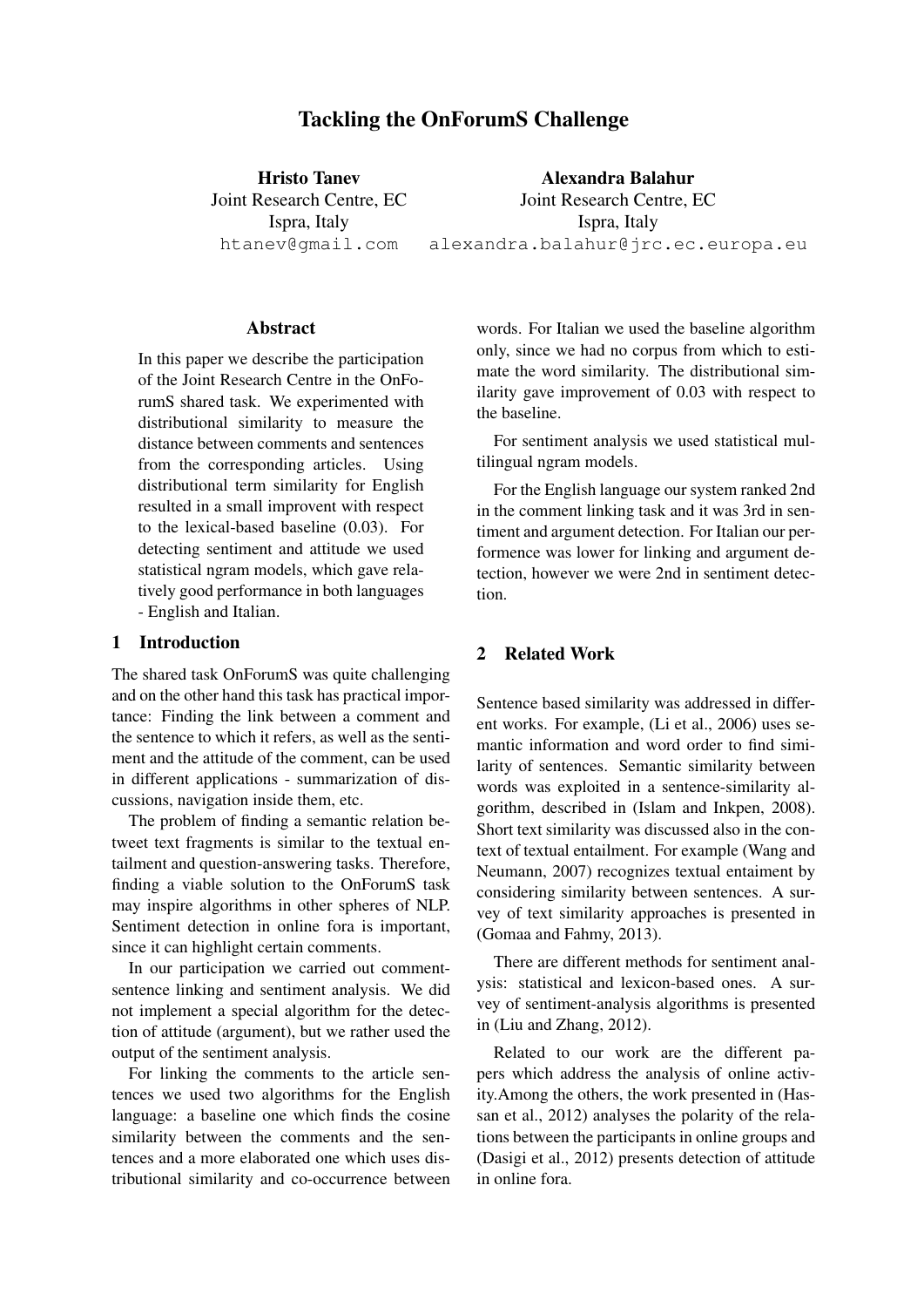# 3 Linking Comments to Sentences from News Article

The subtask of linking comments to news article sentences was of a particular interest for us, since we are currently experimenting with similarity measures between short texts. We used two methods to find the similarity between a comment and an article sentence: the baseline one uses classical lexical based cosine similarity, while the more complex method exploits distributional similarity and term co-occurrence statistics between words. For each comment we find the sentence in the article which is most similar to it and if the similarity is above a certain threshold, defined empirically, we link the comment to that sentence.

The cosine similarity baseline is defined in the following way:

$$
sim(v_1, v_2) = \frac{\sum_{t \in v1 \bigcap v2} idf(t) . idf(t)}{\|v1\| \|v2\|}
$$

where  $v_1$  and  $v_2$  are the term vectors of the two sentences.

#### 3.1 Exploiting similarity between terms

The problem with the lexical similarity, introd measure is that it cannot account for semantic similarities between different terms. For example, the phrases *expert in computer science* and *specialist in information technology* have no common terms, but in practice they are synonyms. In order to address this phenomena, we exploited an efficient algorithm for calculation of distributional similarity between pairs of terms, as well as term cooccurrences. The algorithm is based on efficient association network of words, presented in (Tanev, 2014).

We defined the following ad-hoc similarity measure to find the similarity between two term vectors  $v_1$  and  $v_2$ :

$$
sim(v_1, v_2) = \frac{sim_1(v_1, v_2) + sim_1(v_2, v_1)}{\sum_{t1 \in v_1} idf(t1) + \sum_{t2 \in v_2} idf(t2)}
$$

$$
sim_1(v_1, v_2) = \sum_{t_1 \in v_1} idf(t_1) \cdot vsim(t_1, v_2)
$$

$$
vsim(t_1, v_2) = Min(\sum_{t2 \in v_2} sim(t_1, t_2), 1)
$$

Similarity between terms  $t_1$  and  $t_2$  is measured, taking into account their co-occurrence and their distributional similarity, as it is described in (Tanev, 2014). More precisely:

$$
sim(t_1, t_2) = cooc(t_1, t_2)/4 + distsim(t_1, t_2)
$$

$$
cooc(t_1, t_2) = \frac{p(t_1, t_2)}{p(t_1).p(t_2)}
$$

where  $p(t_1, t_2)$  is the probability that  $t_1$  and  $t_2$  cooccur and  $p(t)$  is the probability to find t in the text.

Distributional similarity  $distsim(t_1, t_2)$  takes into account the common ajacent words to  $t_1$  and  $t_2$ . Distributionally similar words are usually synonyms or semantically related ones. They tend to appear in similar contexts. More formally,  $distsim(t_1, t_2)$  value is calculated as the cosine similarity between the context feature vectors of  $t_1$  and  $t_2$ . Each context feature of a term t is a term adjacent in the training corpus to  $t$ , the position (left or right) w.r.t  $t$ , as well as the stop words between these terms. For example, one of the most outstanding feature of *car* is  $driving - a \rightarrow X$ . This is also a good feature for *truck, bus, lorry, Toyota*, etc. Features are scored, on the basis of their co-occurrence with  $t$ . If the cosine similarity between the context feature vectors of two terms is high, this means that they will appear in similar contexts and according to the Harris' distributional hypothesis, their semantics will be similar.

In order to calculate co-occurrence and distributional similarity in real time, we use an association network of words, extracted from a training corpus of news articles. The association network is a graph in which two words are connected, if they are adjacent in the training corpus. Each edge is labeled with the stop-words which appear between co-occurring words, as well as with the frequency of this co-occurrence. More detailed description is provided in (Tanev, 2014).

#### 4 Sentiment Analysis

Our sentiment analysis system is based on a hybrid approach, which employs supervised learning with a Support Vector Machines Sequential Minimal Optimization linear kernel, on unigram and bigram features, but exploiting as features sentiment dictionaries, emoticon lists, slang lists and other features specific for fora and social media. We do not employ any specific language analysis software. The aim is to be able to apply, in a straightforward manner, the same approach to as many languages as possible.

The sentiment analysis process contains two stages: pre-processing and sentiment classifica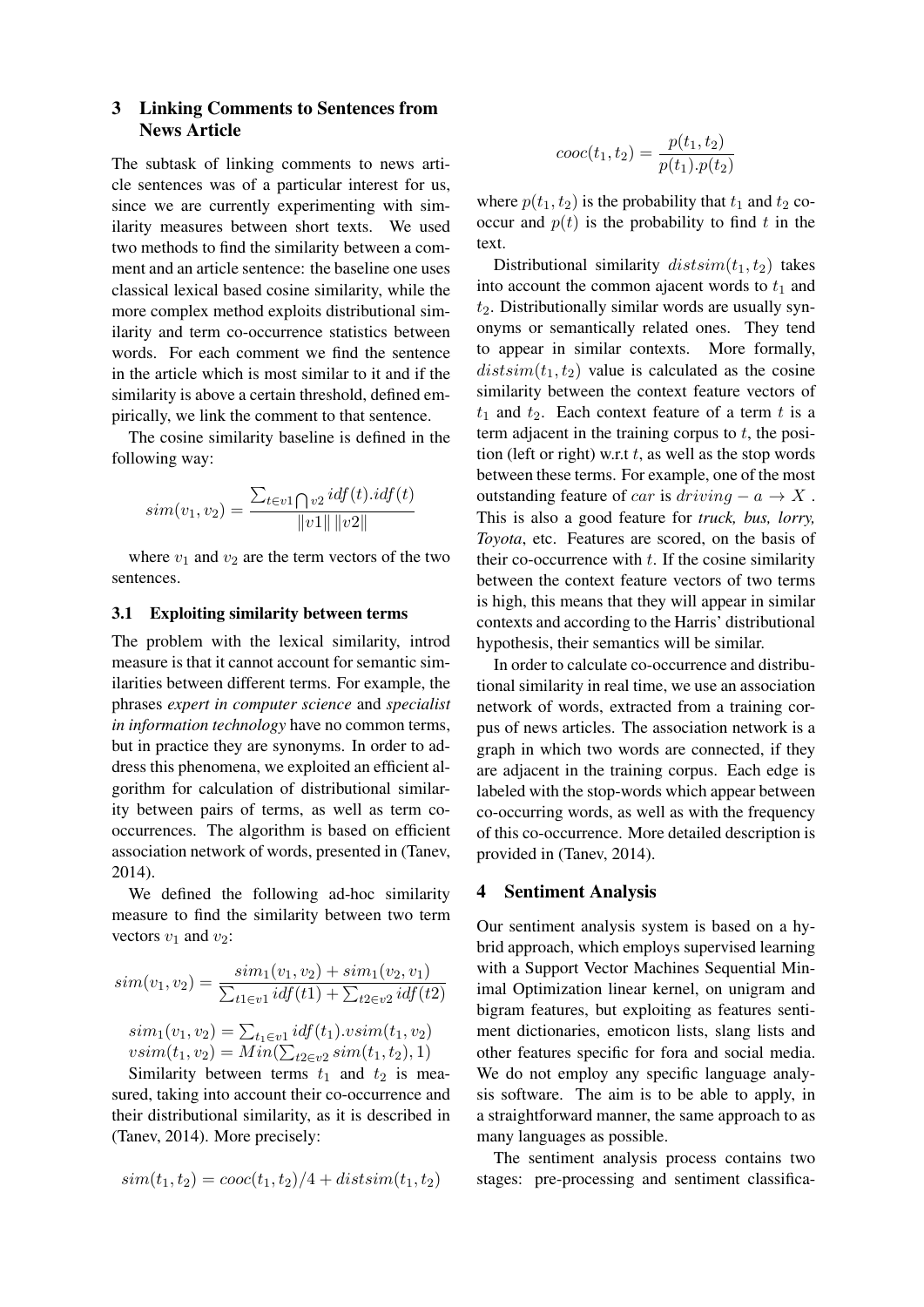tion. Pre-processing involves tokenization, normalization of language (only done for English) and the addressing of special signals of emotion in informal texts emoticons, punctuation signs, and capitalization (which are marked correspondingly). Once the text is pre-processed, it is passed on to the sentiment classification module.

For the sentiment classification, we employ supervised learning using the Support Vector Machines Sequential Minimal Optimization implementation(Platt and others, 1999) in Weka, with a linear kernel, based on boolean features - the presence or absence of n-grams (unigrams, bigrams and unigrams plus bigrams) determined from the training data (tweets that were previously pre-processed as described above). Bigrams are used specifically to spot the influence of modifiers (negations, intensifiers, diminishers) on the polarity of the sentiment-bearing words. This approach was successfully employed for English and although for other languages other (additional or slightly different) features might be useful to be included, at this point we employ the same approach for all the languages considered.

The multilingual model is created from SemEval 2013 Task 2 Sentiment Analysis in Tweets (Wilson et al., 2013).

#### 4.1 Detecting the comments' attitudes

We did not have a specific algorithm to estimate the comment's attitude (argument). We rather used the detected sentiment polarity of the comment: If the comment's sentiment was detected to be positive, we marked the comment as being *in favor*. If the sentiment was negative, the comment was assumed to be *against*. Otherwise, the comment was considered to be *impartial*.

### 5 Experiments and discussion

We have participated in the shared task both for English and Italian. The obtained results are promising, but still they can be improved. Regarding the linking between comments and sentences, for English we submitted 2 different runs - in the first we used term similarity, in the second, we used the baseline vector similarity. The first run turned out to give better results, which proves the suitability of our similarity measure. Regarding the sentiment abnalysis, we ranked 3rd in argument and sentiment analysis detection in English and 2nd in sentiment detection in Italian. This shows that our sentiment detection models work well across languages.

In our future work we intend to experiment with different text similarity measures and heuristics for connecting comments to sentences.

The lessons learned from the OnForumS shared task teach us how to analyse short texts such as social media messages. Similarity algorithms which were developed for this task can be used to link and cluster tweets, Facebook messages and comments

### **References**

- Pradeep Dasigi, Weiwei Guo, and Mona Diab. 2012. Genre independent subgroup detection in online discussion threads: a pilot study of implicit attitude using latent textual semantics. In *Proceedings of the 50th Annual Meeting of the Association for Computational Linguistics: Short Papers-Volume 2*, pages 65–69. Association for Computational Linguistics.
- Wael H Gomaa and Aly A Fahmy. 2013. A survey of text similarity approaches. *International Journal of Computer Applications*, 68(13):13–18.
- Ahmed Hassan, Amjad Abu-Jbara, and Dragomir Radev. 2012. Detecting subgroups in online discussions by modeling positive and negative relations among participants. In *Proceedings of the 2012 Joint Conference on Empirical Methods in Natural Language Processing and Computational Natural Language Learning*, pages 59–70. Association for Computational Linguistics.
- Aminul Islam and Diana Inkpen. 2008. Semantic text similarity using corpus-based word similarity and string similarity. *ACM Transactions on Knowledge Discovery from Data (TKDD)*, 2(2):10.
- Yuhua Li, David McLean, Zuhair A Bandar, James D O'shea, and Keeley Crockett. 2006. Sentence similarity based on semantic nets and corpus statistics. *Knowledge and Data Engineering, IEEE Transactions on*, 18(8):1138–1150.
- Bing Liu and Lei Zhang. 2012. A survey of opinion mining and sentiment analysis. In *Mining text data*, pages 415–463. Springer.
- John Platt et al. 1999. Fast training of support vector machines using sequential minimal optimization. *Advances in kernel methodssupport vector learning*, 3.
- Hristo Tanev. 2014. Learning textologies: Networks of linked word clusters. In *Text Mining*, pages 25–40. Springer.
- Rui Wang and Günter Neumann. 2007. Recognizing textual entailment using sentence similarity based on dependency tree skeletons. In *Proceedings of the*